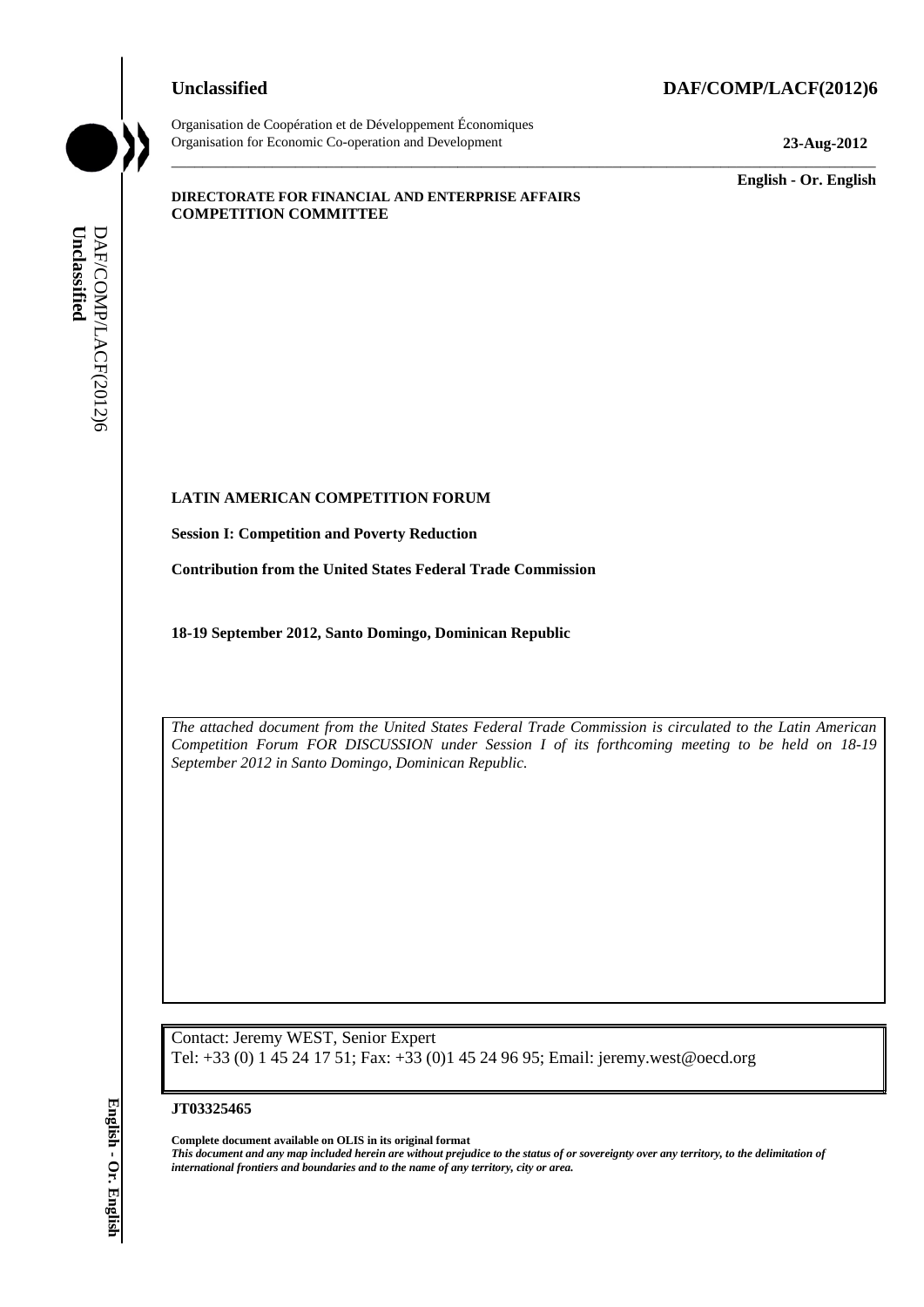

# **LATIN AMERICAN COMPETITION FORUM**

# **-- 18-19 September 2012, Santo Domingo (Dominican Republic) --**

# **Session I: Competition and Poverty Reduction**

# **-- CONTRIBUTION FROM THE UNITED STATES FEDERAL TRADE COMMISSION --**

1. Competition has a direct relationship to poverty reduction. When competition leads to lower prices for the basic necessities of life, the greatest benefits may accrue to the least well off, as their access to necessities improves and, potentially, resources are freed up for discretionary spending that can allow them to invest in improvements to their lives. By focusing on anticompetitive conduct that increases costs to disadvantaged individuals, competition agencies may directly improve the lives of their countries' poorest citizens. Further, by addressing governmentally-imposed measures that prevent the benefits of competition from reaching the poor, they allow the potential of free markets to enable the poor to lift themselves from poverty.

2. This submission will review the basic relationship between competition and poverty reduction, briefly identify the potential for competition to benefit the poor, and then focus on the experience of the United States, emphasizing the agencies' activities in the health care sector.

#### **I. Competition's Effect on Markets for Essential Items, in Principle**

3. Economies with competitive domestic markets tend to have higher levels and rates of growth in per capita income.<sup>[1](#page-1-0)</sup> Competition in the domestic market, regardless of its origin, begets efficient, productive firms that are better able to compete on global markets, which in turn increases economic growth and standards of living. This relationship is demonstrated by a 12-year study by the McKinsey Global Institute that sought to determine why some nations remain wealthy, while others remain poor even after years of international aid. In his book presenting the results of the study, William Lewis explained that, "economic progress depends on increasing productivity, which depends on undistorted competition. When government policies limit competition . . . more efficient companies can't replace less efficient ones.

<span id="page-1-0"></span>|<br>|<br>|

World Bank, *Global Economic Prospects and the Developing Countries Report*, 2003; R. S. Khemani, *Competition Policy and Promotion of Investment, Economic Growth and Poverty alleviation in Least Developed Countries,* FIAS, Occasional Paper, 19, 2007.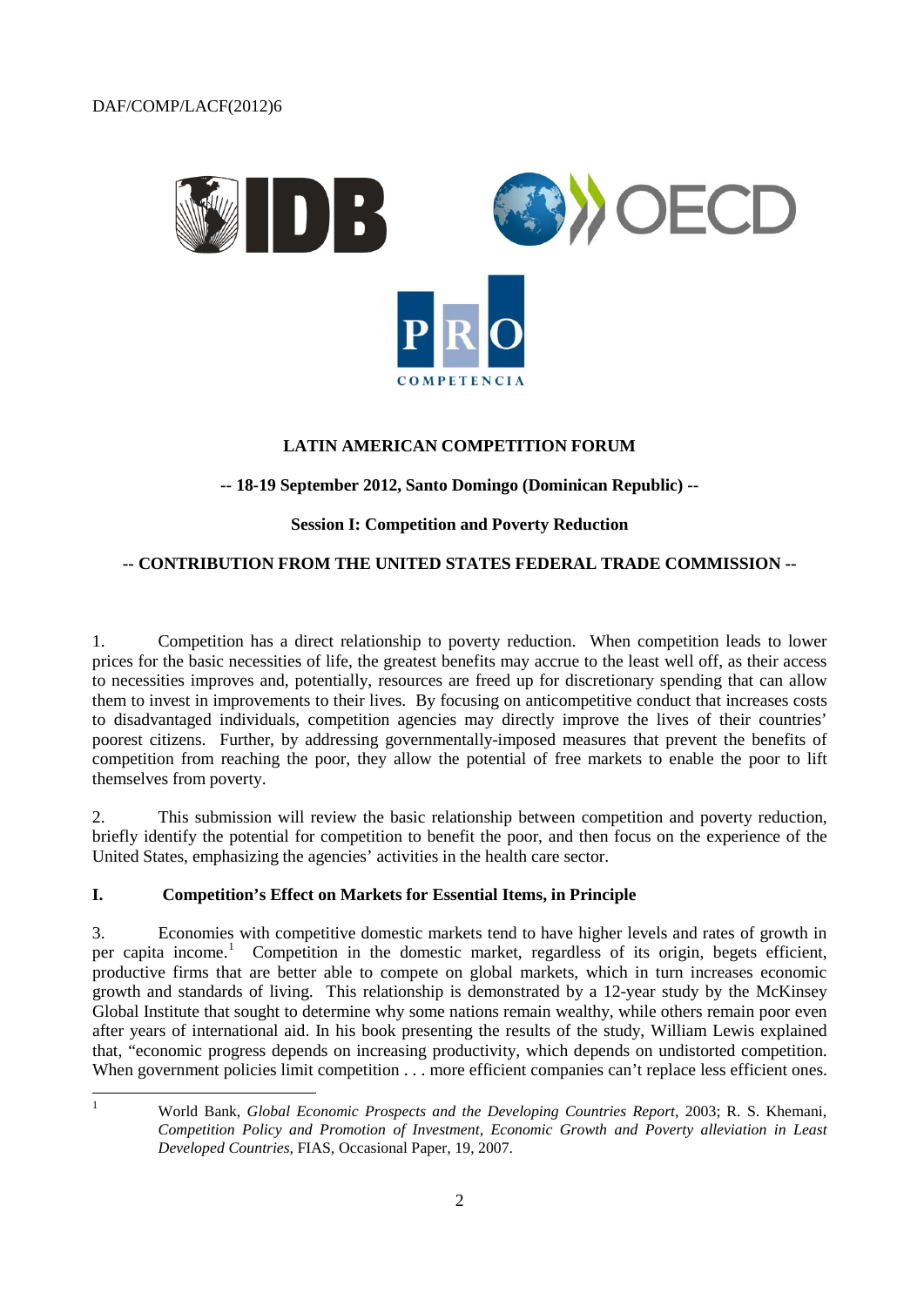Economic growth slows and nations remain poor."<sup>[2](#page-2-0)</sup> While competition may thus have great potential for improving the lot of impoverished economies as a whole, it also has potential to improve the lives of individual consumers.

4. Similarly, the World Development Report 2000-01 states that, "markets work for the poor because poor people rely on formal and informal markets to sell their labor and products, to finance investment, and to insure against risks. Well-functioning markets are important in generating growth and expanding opportunities for poor people." It follows that when anticompetitive practices interfere with the functioning of markets, such as through cartels that raise the price of a farmer's fertilizer or of a family's basic foodstuffs, or through exclusionary practices that keep poor people from setting up small businesses or that keep telecommunications costs artificially high, the poor will pay the price.

5. That price falls most heavily on the poor. While the more affluent may be able to absorb anticompetitive overcharges by reducing discretionary spending –– possibly without even recognizing that they are doing so –– a poor person living on a few dollars a day may have to curtail spending on basic necessities such as food or health care. Paying more for necessities means that fewer resources will be available to make longer-term investments, such as opening a small business, investing in equipment that will make a farmer more productive, or investing in education.<sup>[3](#page-2-1)</sup>

6. Further, in many cases, poorly designed government policies impose undue, and perhaps unintended, burdens on the poor. When unnecessary regulations impede competition, the poor often pay higher prices, face limited access to goods and services, and receive lower-quality goods and services than a competitive market would deliver.<sup> $\overline{4}$  $\overline{4}$  $\overline{4}$ </sup> Regulation may also make it difficult for poor consumers to legally establish small businesses, such as farms, retail establishments, and taxis that might compete with established firms. Through their competition advocacy functions, competition agencies can seek to remove some of the more burdensome of these regulations.

7. Finally, supplier collusion in public procurement imposes costs on consumers, especially poor ones. It has been observed that "even small improvements in the performance of public procurement programs can yield large social benefits, especially for the least affluent citizens. Public procurement outlays account for just under twenty percent of GDP in the United States; in formerly planned economies, the state's share can exceed fifty percent. Many of these expenditures are for infrastructure and social services that are designed in large measure to assist economically disadvantaged populations."<sup>[5](#page-2-3)</sup>

<span id="page-2-0"></span> <sup>2</sup> W. Lewis, *The Power of Productivity: Wealth, Poverty, and the Threat to Global Stability* 13 (2004). *See* also D. P. Majoras, Chairman, Federal Trade Commission, *National Champions: I Don't Even Think it Sounds Good* (March 27, 2006), *available at* http://www.ftc.gov/speeches/majoras/070326munich.pdf.

<span id="page-2-1"></span><sup>3</sup> DFID - Department for International Development Investment Climate Team, *A Competition Assessment Framework: An Operational Guide for Developing Countries*, London, UK, 2007.; *See* R. S. Khemani, *supra* n. 1.

<span id="page-2-2"></span><sup>&</sup>lt;sup>4</sup> For example a World Bank (2004) report states that there was improved quality and delivery of food grains at lower prices when competitive market-oriented measures were introduced in the state-dominated food distribution system. Other studies by the World Bank Group and various development organizations also point out that "the poor pay more or receive lower quality for such services as water, sanitation, electricity, and even primary school education than do residents in the formal economy." *See* R.S. Khemani, *supra* n. 1.

<span id="page-2-3"></span><sup>5</sup> W. E. Kovacic, *Competition Policy, Consumer Protection, and Economic Disadvantage,* Washington University Journal of Law and Policy, 2007.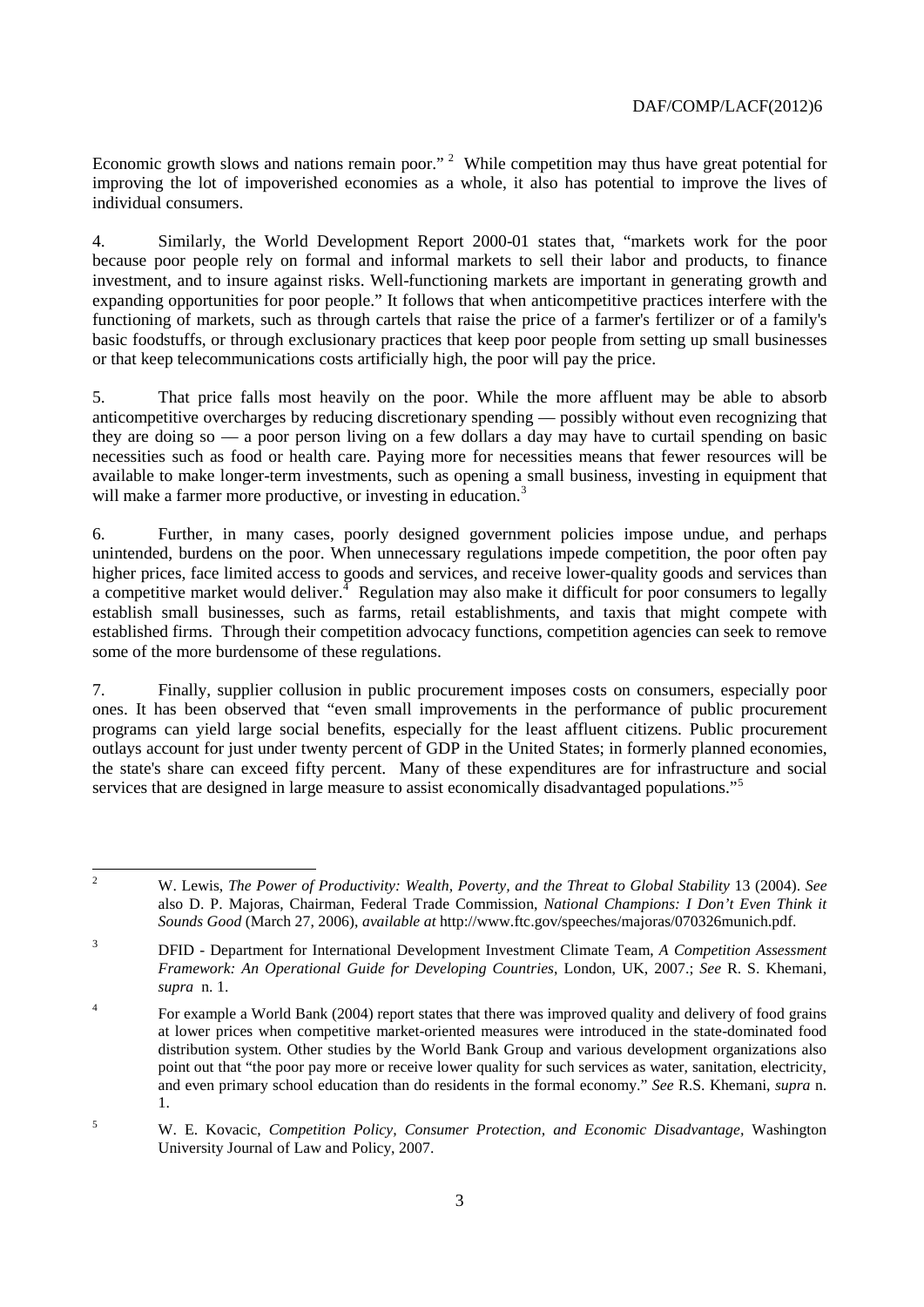# **II. Competition's Effects on Markets for Essential Items, In Reality**

8. While in principle the relationship between competition and poverty reduction seems clear, the real challenge is to demonstrate, in practice, how promoting competition can lead to substantially lower prices and be beneficial to poor consumers.

A. Illustrative Experience in Other Countries

9. A brief comparative example of telecommunications liberalization illustrates the relationship. As documented in other papers,<sup>[6](#page-3-0)</sup> Mexico's state telecom firm was privatized in a way that allowed it to use interconnection fees to preserve not only its fixed line monopoly, but to establish a dominant position in mobile telephony. As a result, prices are higher and penetration rates for fixed line, mobile and broadband services are lower in Mexico than in any other OECD country. A recent OECD study found that the cost to the Mexican economy of the dominant telecom firm's practices amount to USD 13.4 billion per year. Dividing this amount by the population of Mexico means that the cost of anticompetitive practices costs every man, woman, and child in Mexico \$121 per year. The poor are least likely to be able to afford the cost, and are thus least likely to be able to benefit from the innovations and opportunities that this sector offers.

10. In Kenya, by contrast, the privatization of and resulting competition in the telecommunications sector led in significant entry and expansion of capacity. This has resulted in enormous competition for long-distance calls through the Internet, rate reductions, more innovation and increased development of new services.<sup>[7](#page-3-1)</sup>

B. The Experience in the United States: the Health Care Story

11. While poverty is not as endemic in the United States as in other countries attending the Forum, it remains a serious problem. According to the U.S. Census Bureau, the official poverty rate in 2010 was 15.1 percent: 46.2 million people were below the official poverty line.

12. While the U.S. antitrust agencies have addressed competition issues that impact poor people in many sectors, such as food,<sup>[8](#page-3-2)</sup> gasoline,<sup>[9](#page-3-3)</sup> electricity,<sup>[10](#page-3-4)</sup> telecommunications,<sup>[11](#page-3-5)</sup> and banking,<sup>[12](#page-3-6)</sup> this submission

<span id="page-3-6"></span><span id="page-3-0"></span> <sup>6</sup> OECD (2012), *OECD Review of Telecommunication Policy and Regulation in Mexico,* OECD Publishing*. available at* http://dx.doi.org/10.1787/9789264060111-en.

<span id="page-3-1"></span><sup>7</sup> *Bringing Competition Into Regulated Sectors: Focus on Kenya,* Contribution by KENYA, submitted to UNCTAD's Seventh Session of the Intergovernmental Group of Experts on Competition Law and Policy, Geneva, 30 October to 2 November 2006.

<span id="page-3-2"></span><sup>8</sup> *In the Matter of Tops Markets LLC, et al.,* (FTC Docket C-4295), *available at* [http://www.ftc.gov/os/caselist/1010074/index.shtm.](http://www.ftc.gov/os/caselist/1010074/index.shtm)

<span id="page-3-3"></span><sup>9</sup> *In the Matter of Irving Oil Limited, a Canadian corporation, and Irving Oil Terminals Inc., a corporation* (FTC File No. 101 0021). *available at* [http://www.ftc.gov/os/caselist/1010021/index.shtm.](http://www.ftc.gov/os/caselist/1010021/index.shtm) In 2002, the FTC began a project to monitor wholesale and retail prices of gasoline in an effort to identify possible anticompetitive activities. Gasoline and diesel prices variation have a large impact on food pricing due largely to the cost of transportation. *See* [http://www.ftc.gov/ftc/oilgas/index.html.](http://www.ftc.gov/ftc/oilgas/index.html) 

<span id="page-3-4"></span><sup>10</sup> *See, e.g., United States v. Exelon Corp.,* 1:11-CV-02276, 2012 WL 3018030 (D.D.C. May 23, 2012), *available at* [http://www.justice.gov/atr/public/press\\_releases/2011/278473.htm.](http://www.justice.gov/atr/public/press_releases/2011/278473.htm)

<span id="page-3-5"></span><sup>11</sup> *See, e.g., United States v. AT&T, Inc.,* 1: 11-cv-01S60, 2011 (D.D.C. August 31, 2011), *available at*  [http://www.justice.gov/atr/public/press\\_releases/2011/274615.htm.](http://www.justice.gov/atr/public/press_releases/2011/274615.htm)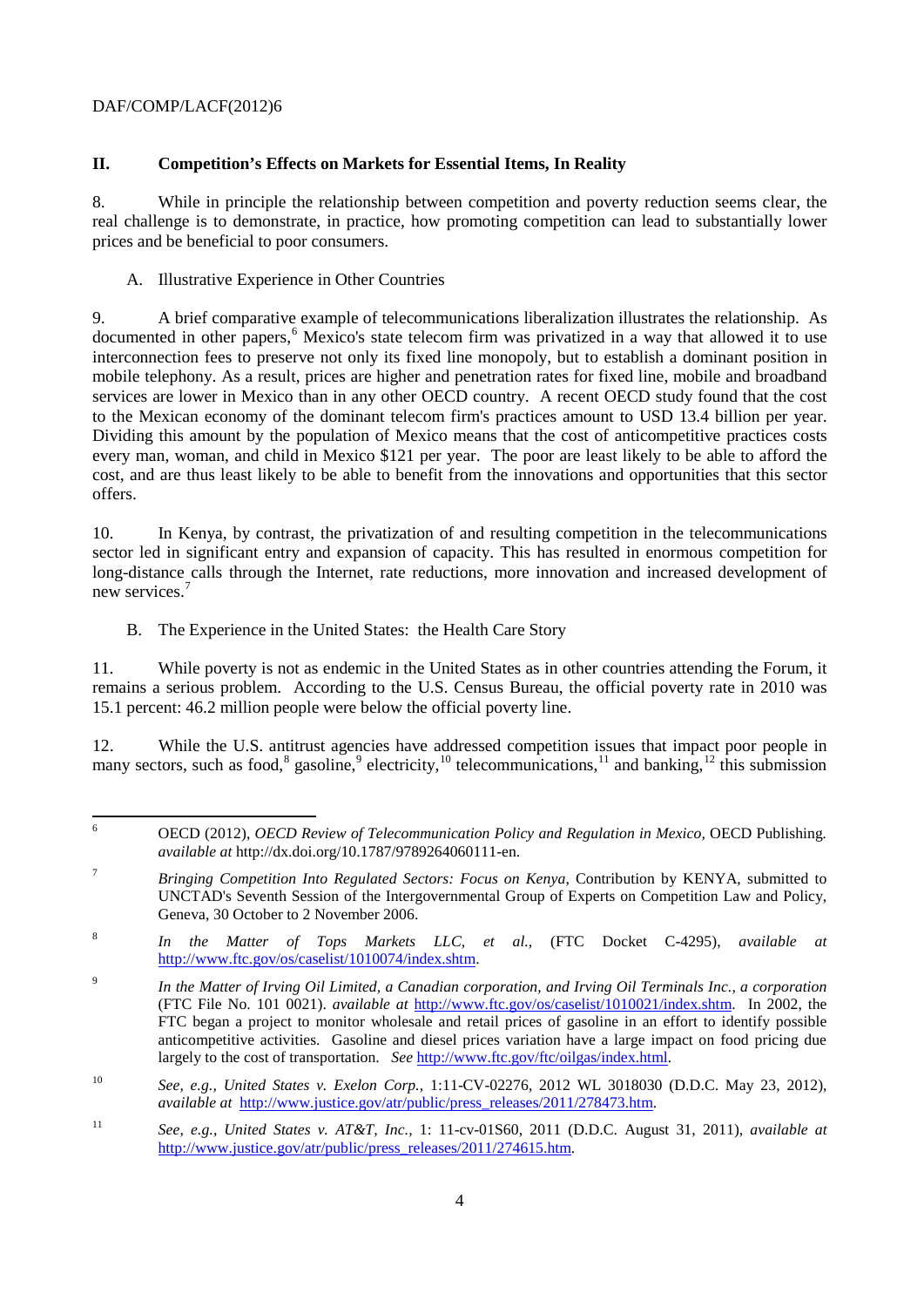will focus on the interaction between competition in markets for health care goods and services and poverty reduction. Health care consumes nearly 18 percent of the U.S. GDP.<sup>13</sup> Many Americans are uninsured or underinsured and must pay nonemergency health care costs out of pocket or do without needed care or medicines. Even for the insured, the high cost of health care may be reflected in the cost of insurance premiums, various co-payment, deductible or other cost-sharing mechanisms, or reductions in the scope of their insurance benefits, which do not necessarily cover all essential services.<sup>[14](#page-4-1)</sup> Moreover, as our public health agencies have noted, competition is important to improving health care quality, and access to health care, for the publicly insured as well as private consumers.<sup>[15](#page-4-2)</sup> The sector has long been a major priority of the FTC.

1. Hospital Mergers

13. *FTC v. ProMedica Health System* involved a merger of two of the three hospitals serving Toledo, Ohio. Toledo is characterized by a declining industrial base, high unemployment, and a relatively high poverty rate. The FTC challenged the transaction out of concern that it would significantly harm consumers in the Toledo area by creating a combined hospital system with an increased ability to raise prices. This would increase the burden on both uninsured and underinsured poor people seeking elective care,<sup>[16](#page-4-3)</sup> on the insured working poor and near poor because the hospitals could obtain supra-competitive reimbursement rates on necessary services, such as inpatient obstetric care, from commercial health plans, and, ultimately, from their members. At the FTC's request, a court enjoined the merger, and the FTC ultimately determined that it would be anticompetitive.<sup>[17](#page-4-4)</sup>

14. In *FTC v. Phoebe Putney Health System*, the FTC challenged the attempt by Phoebe Putney, one of two hospitals in Albany, Georgia, to acquire Palmyra Park Hospital from HCA, Inc. Albany is in one of the poorest counties in the United States. Post-transaction, the combined entity (Phoebe) would have a market share in excess of 85 percent. The FTC alleged that the transaction would enhance Phoebe Putney's ability and incentive to increase reimbursement rates charged to commercial health plans and their members, leading to higher health care costs in the area. Phoebe and Palmyra had been close rivals that competed for patients in the general acute-care hospital services market. That competition spurred each to increase the quality of its patient care; the FTC argued that this important "non-price" competition would

 <sup>12</sup> *See, e.g., In the Matter of First Niagara Bank N.A. and HSBC Bank USA N.A., available at*  [http://www.justice.gov/atr/public/press\\_releases/2011/277266.htm.](http://www.justice.gov/atr/public/press_releases/2011/277266.htm)

<span id="page-4-0"></span><sup>13</sup> *See* [http://www.ftc.gov/os/testimony/120305appropriationstestimony.pdf.](http://www.ftc.gov/os/testimony/120305appropriationstestimony.pdf)

<span id="page-4-1"></span><sup>14</sup> *See, e.g.*, Dep't Health and Human Serv's, ASPE Issue Brief, Essential Health Benefits: Individual Market Coverage (Dec.2011), *available at* <http://aspe.hhs.gov/health/reports/2011/IndividualMarket/ib.pdf> (noting, for example, that 62% of enrollees lack maternity coverage and 9% lack prescription drug coverage).

<span id="page-4-2"></span><sup>15</sup> Dep't Health and Human Serv's, Centers for Medicare & Medicaid Serv's, 42 CFR Part 425, Medicare Program; Medicare Shared Savings Program: Accountable Care Organizations, Final Rule, 76 Fed. Reg.

<span id="page-4-3"></span><sup>67802, 67809 (</sup>Nov. 2, 2011).<br><sup>16</sup> Under U.S. law, hospitals may generally not refuse emergency treatment to anyone, whether insured or not. Even the insured may feel effects similar to the uninsured, however. First, high hospital prices may be reflected in high insurance costs, paid both directly and indirectly by individual beneficiaries. Also, in some cases, insurance policies available to poor people may have low maximum benefits and high deductibles, imposing direct out-of-pocket costs for health care services even for the insured .

<span id="page-4-4"></span><sup>17</sup> *ProMedica Health System, Inc.*, FTC Docket No. 9346, *available at* <http://www.ftc.gov/os/adjpro/d9346/120328promedicabrillopinion.pdf> (noting that the insurers or managed care organizations "would not themselves absorb the higher rates; the higher rates would be passed on to the community-at-large.").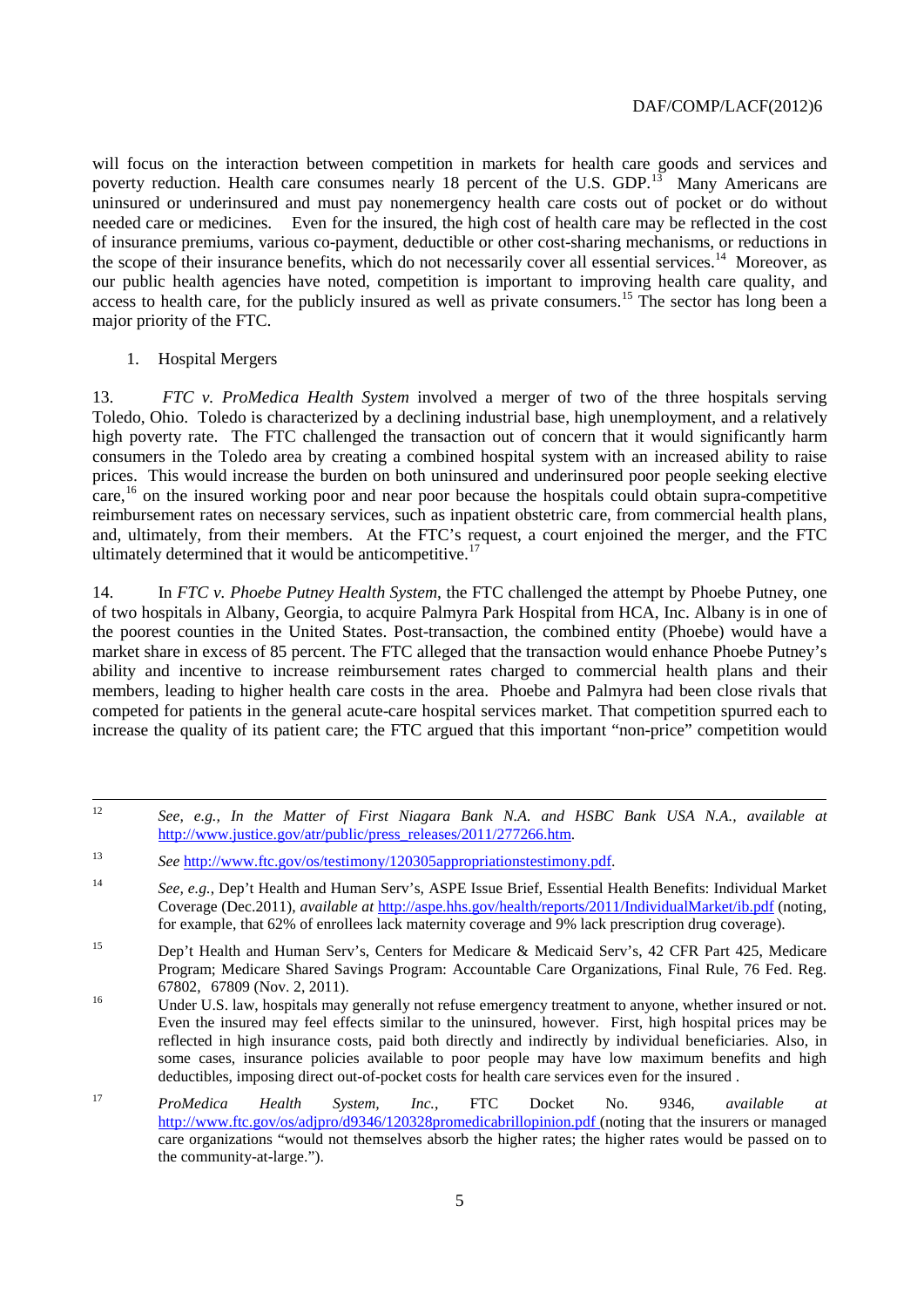be eliminated by the proposed transaction to the detriment of consumers in Albany.<sup>[18](#page-5-0)</sup> While the court agreed with the FTC's assertion that the merger would reduce competition, the court concluded that the merger was immune from challenge because a regulatory scheme under Georgia law immunized the transaction from federal antitrust review. That conclusion, which was affirmed on appeal, is now under review by the United States Supreme Court, and a decision is expected in the next year.

15. A common argument raised in such cases is that hospitals that are freed from competitive pressures are able to offer more charity care to poor consumers because insured patients, particularly managed care and privately insured patients, cross-subsidize a hospital's charity care.<sup>19</sup> The FTC's Bureau of Economics analyzed the argument that increased competition in the health care sector inhibits a provider's ability to offer charity. In a carefully researched study, it concluded that there is little relationship between absence of competition and the provision of charity care. To the extent that there is a relationship, the study found, in fact, that increased concentration is associated with reduced charity care and that reduced competition may lead to higher prices for uninsured patients. Significantly, the study noted "the lack of any statistically significant evidence for the cross-subsidization hypothesis. The data provides no statistically significant evidence that increased competition leads to reductions in charity care. The claim that hospitals will use market power to increase services to the poor is largely unsupported."<sup>[20](#page-5-2)</sup>

#### 2. Pharmaceutical Prices

16. Another good example of where competition policy can impact a market for essential goods is in the area of so-called "pay for delay" patent settlement cases. The FTC has challenged agreements between generic and patented drug manufacturers through which patented drug manufacturers settle patent infringement litigation by paying generic manufacturers to stay out of the market. These agreements, which are made possible by a law that specifically governs patent infringement claims in the pharmaceutical sector, effectively block all other generic drug competition for a growing number of branded drugs. According to an FTC study, these agreements cost consumers and taxpayers \$3.5 billion in higher drug costs every year. Since 2001, the FTC has filed a number of lawsuits to stop these deals, and it supports legislation to end such practices. $^{21}$  $^{21}$  $^{21}$ 

17. Competitive drug prices may be key to access or compliance with recommended treatment for many people. As an article in *Health Affairs* noted, "when costs are high, people who cannot afford something find substitutes or do without. The higher the cost of health insurance, the more people are uninsured. The higher the cost of pharmaceuticals, the more people skip doses or do not fill their prescriptions."<sup>[22](#page-5-4)</sup>

<span id="page-5-0"></span> <sup>18</sup> Press Release of 04/20/2011*, FTC and Georgia Attorney General Challenge Phoebe Putney Health System's Proposed Acquisition of Palmyra Park Hospital as Anticompetitive, available at* [http://www.ftc.gov/opa/2011/04/phoebeputney.shtm.](http://www.ftc.gov/opa/2011/04/phoebeputney.shtm)

<span id="page-5-1"></span><sup>19</sup> B.C. Vladeck, *Paying for Hospitals' Community Service*,Health Affairs, v25 (#1, January/February), (2006) pp. 34-43.

<span id="page-5-2"></span><sup>20</sup> C. Garmon, Bureau of Economics, Federal Trade Commission, *Hospital Competition and Charity Care* (Working Paper No. 285, October 2006).

<span id="page-5-3"></span><sup>21</sup> Statement of Federal Trade Commission Chairman Jon Leibowitz on K-Dur 20 Matter, *available at* [http://www.ftc.gov/opa/2012/07/kdur.shtm;](http://www.ftc.gov/opa/2012/07/kdur.shtm) Federal Trade Commission, *Pay-for-Delay: When Drug Companies Agree Not to Compete*, *available at* [http://www.ftc.gov/opa/reporter/competition/payfordelay.shtml.](http://www.ftc.gov/opa/reporter/competition/payfordelay.shtml) 

<span id="page-5-4"></span><sup>22</sup> W. Sage, D.A. Hyman & W. Greenburg, *Why Competition Law Matters to Health Care Quality,* 22 Health Affairs 31, 35 (Mar./Apr. 2003).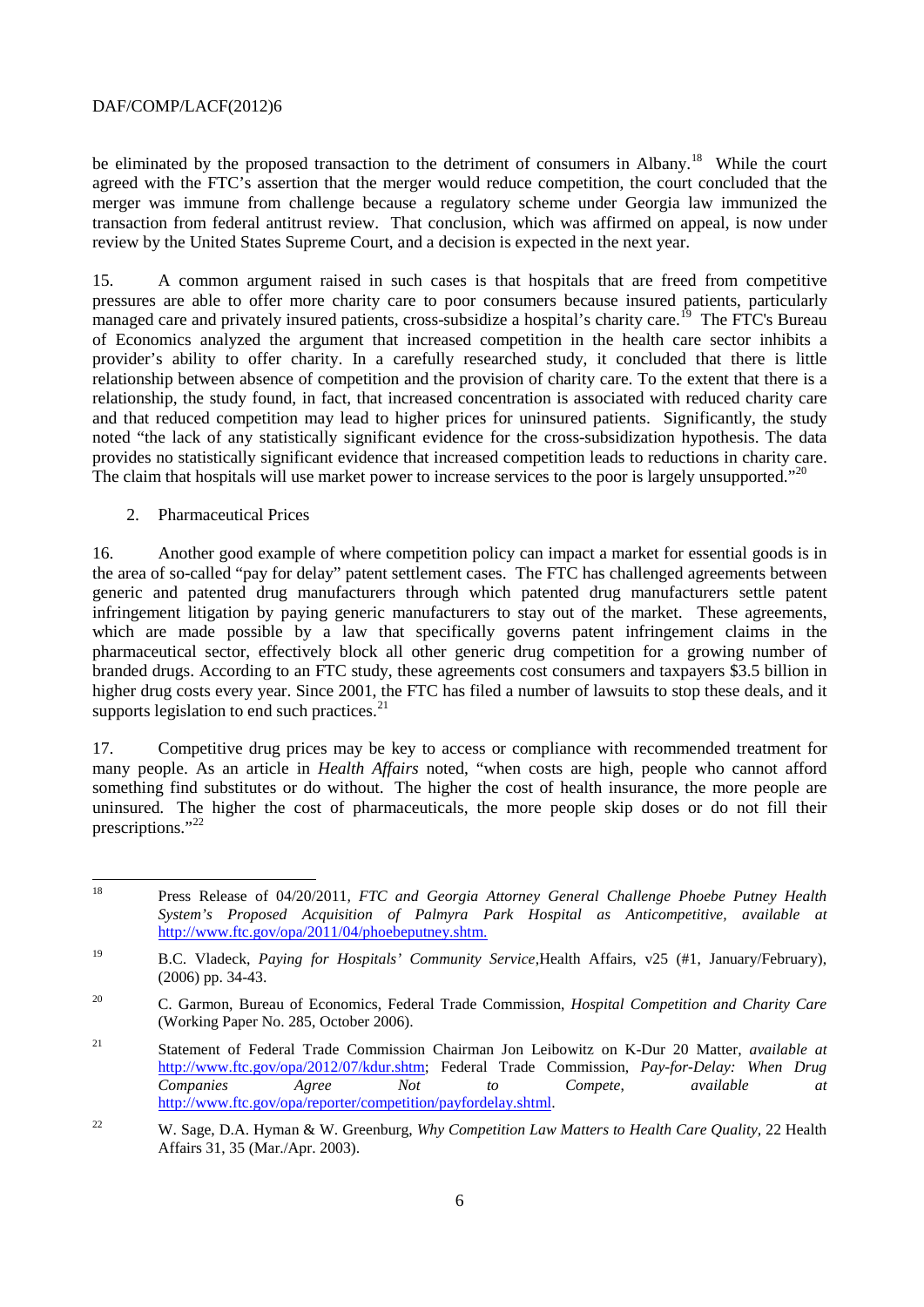# 3. Professional Services

18. The FTC also has been active in the fight against professionals that band together to raise prices or limit output to the detriment of poor consumers. At least two cases illustrate the FTC's approach to this problem in the healthcare area.

19. In 2000, the South Carolina legislature eliminated a statutory requirement that a dentist examine each child before a hygienist could perform preventive dental care in a public health setting. The goal was to allow schoolchildren, particularly those from low-income families, to receive preventive dental care. In July 2001, however, the South Carolina Board of Dentistry adopted an emergency regulation that reimposed the dentist examination requirement. As a result of the Board's actions, a hygienist-owned company that had begun sending hygienists to schools to provide preventive care was forced to change its business model and was able to serve far fewer patients. The FTC challenged the Board's action, alleging that they "hindered competition in the delivery of preventive dental services to school-aged children and deprived thousands of school children – particularly economically disadvantaged children – of the benefits of preventive oral health care." The case was resolved by a consent order that required the Board to publicly announce its support for the current state policy – that hygienists can provide such care in public health settings without a dentist's examination – and to notify the Commission before adopting rules or taking other actions related to preventive dental services provided by dental hygienists in public health settings.<sup>[23](#page-6-0)</sup>

20. Another recent example involved the use of competition advocacy to seek to eliminate anticompetitive state scope-of-practice regulations that made it more difficult for lower-cost health care practitioners to serve low income patients. In the state of Louisiana, state law prohibited Advanced Practice Registered Nurses (APRNs) to serve Louisiana health care consumers unless they had written "collaborative practice" agreements with physicians before they can offer health care services within the APRNs' scope of practice. Those agreements may be costly or difficult to establish in some areas, with competitive effects extending to the least well off individuals. FTC staff wrote to the Louisiana state legislature in support of a proposed law that would remove this requirement for certain APRNs who practice in medically underserved areas or treat medically underserved populations. The letter noted reports of shortages affecting both the availability and accessibility of primary health care providers in many parts of Louisiana, and a recent Institute of Medicine (IOM) report pointing out that excessive regulatory restrictions impede APRNs' ability to help alleviate such shortages. The staff letter stated that removing undue restrictions on APRNs "may improve access and consumer choice for primary care services, especially for rural and other underserved populations, and may also encourage beneficial price competition that could help contain health care costs." The FTC staff asked the legislature to carefully consider expert findings on APRN safety – such as those of the IOM – and its own experience, to determine whether such formal regulations are in fact necessary to assure patient safety.<sup>[24](#page-6-1)</sup>

4. Conclusion

21. If poor consumers have to pay more for health care due to anticompetitive mergers or conduct, they may sometimes have to do without it. Moreover, to the extent that they can afford care, they will have less money available to spend on other basic necessities. In many developing countries, this concern is

<span id="page-6-0"></span> <sup>23</sup> *See* [http://www.ftc.gov/opa/2007/06/dentists.shtm.](http://www.ftc.gov/opa/2007/06/dentists.shtm) 

<span id="page-6-1"></span><sup>&</sup>lt;sup>24</sup> Letter from Susan DeSanti, Director of Office of Policy Planning, Richard Feinstein, Director of Bureau of Competition, and Joseph Farrell, Director of Bureau of Economics, to Louisiana State Representatives<br>
Thomas PWillmott and Patrick C. Williams (April 20, 2012), available at Thomas PWillmott and Patrick C. Williams (April 20, 2012), *available at* www.ftc.gov/opa/2012/04/louisiana.shtm.